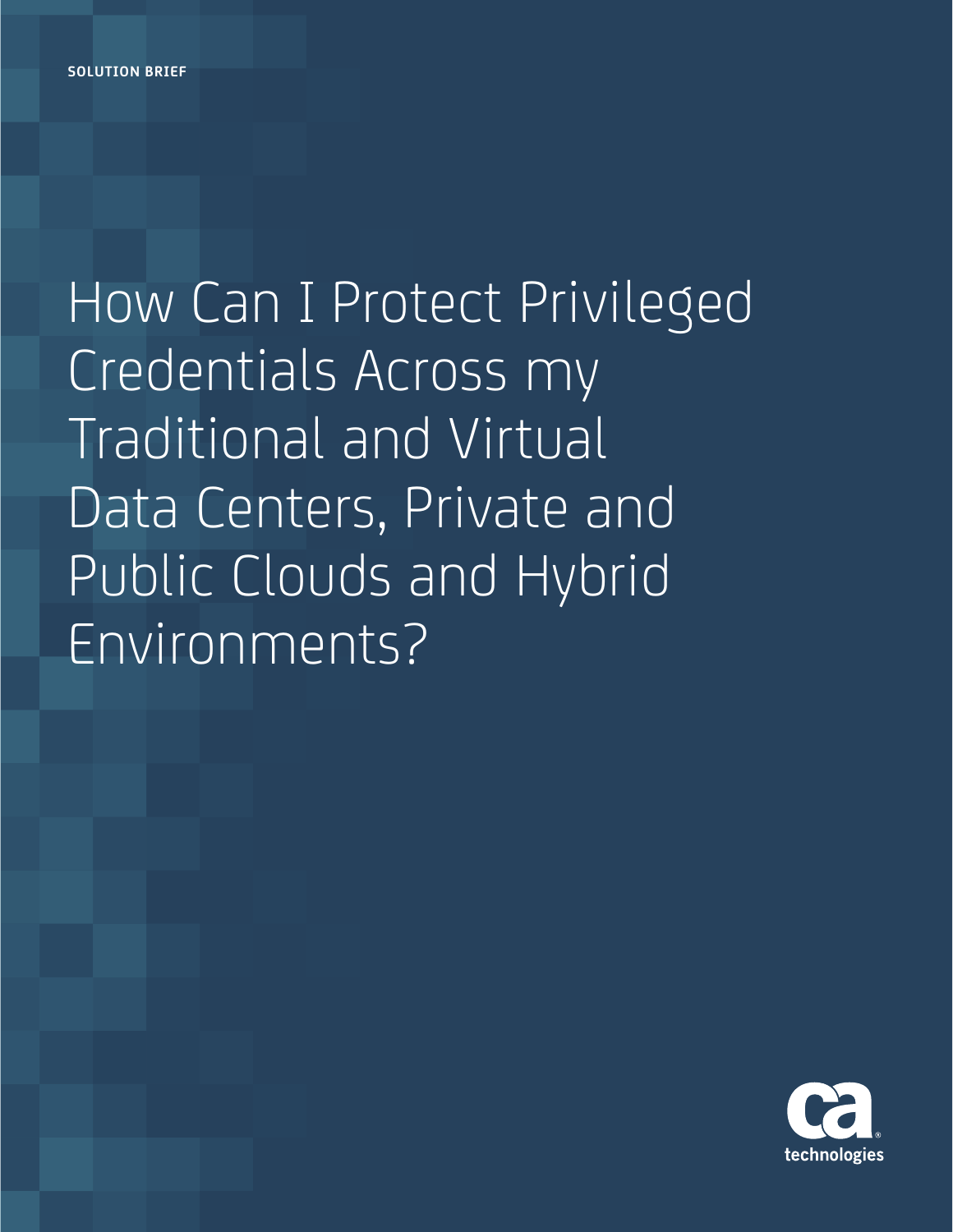dimensions, providing a next-generation solution<br>Notes **Frotective** for privileged credential management that drives IT risk reduction, improves operational efficiency<br>
Patiency<br>
Patience of the set of the set of the set of the set of the set of the set of the set of the set of the set of the set of the set of the set of the set of the s Managing and protecting privileged credentials is essential to reducing risk and addressing compliance requirements. Organizations need to evaluate privileged password management solutions for the depth of controls, scope of coverage and degree of cloud alignment they provide. CA Privileged Access Manager delivers against all three of these and protects an organization's investment by supporting traditional, virtualized and hybrid-cloud infrastructure alike.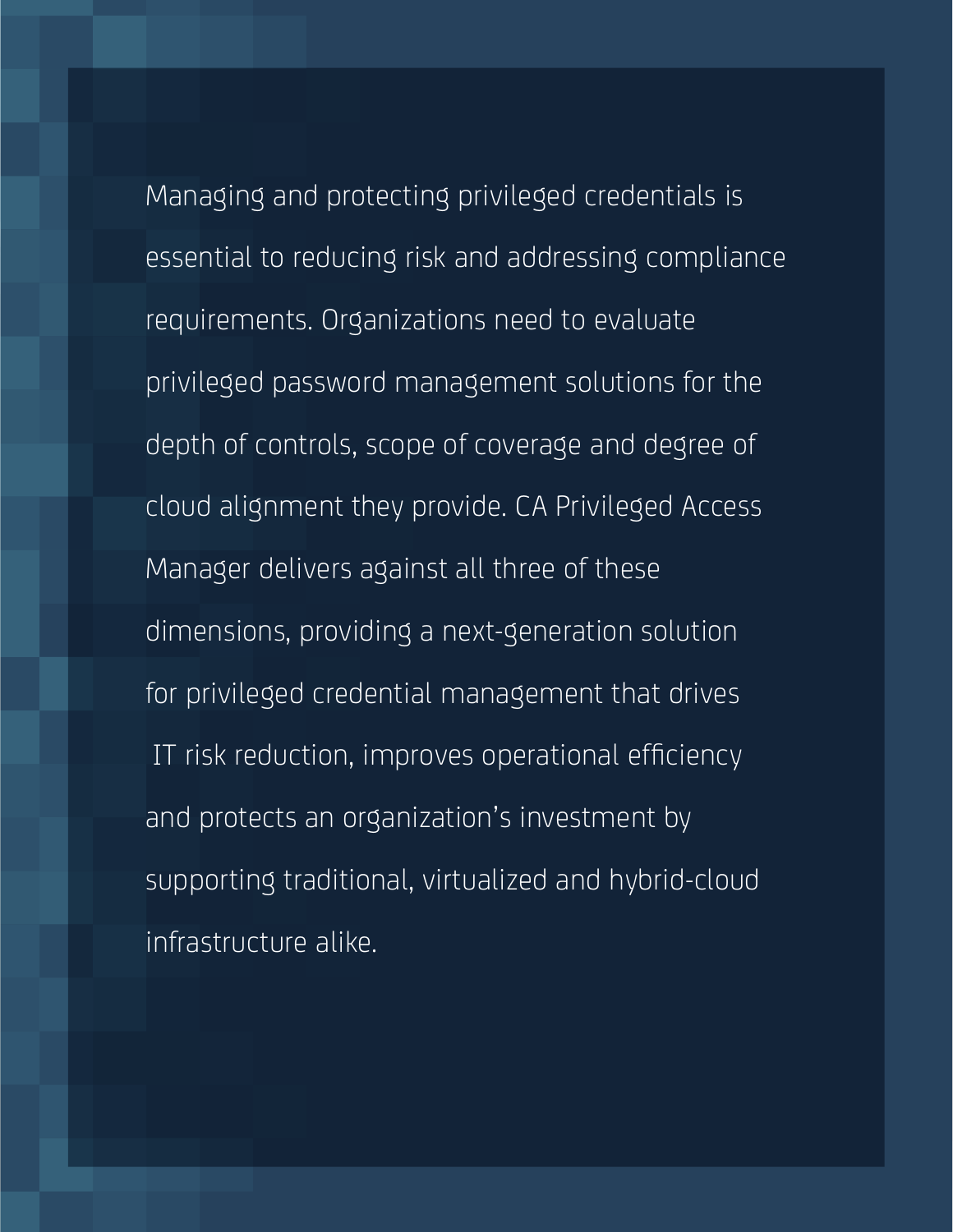# Executive Summary

## Challenge

Virtualization and cloud computing adoption are elevating the importance and complexity of an age-old problem: effectively managing and protecting passwords for privileged accounts. Managing privileged passwords across the traditional infrastructure (network gear, servers, mainframes, etc.) has been a long-standing security and compliance problem. Further complicating matters is the multitude of privileged credentials hard-coded into applications. Examples of such credentials are SSH key pairs and the PEM-encoded keys used to access Amazon Web Services (AWS) resources.

## **Opportunity**

Effective protection of privileged credentials across the hybrid enterprise can help an organization to mitigate the risk from exploitation by external attackers and malicious insiders. There is an opportunity for organizations adopting privileged access management approaches that deliver against the 12 must-have capabilities, explained in this brief, to reduce the risk from failed audits and compliance violations, high value data loss and costly service interruption—all of which can be traced to unprotected privileged accounts.

## **Benefits**

CA Privileged Access Manager provides a comprehensive set of controls for protecting and managing all types of credentials for all types of resources, wherever they are located and in a way that keeps pace with today's hybrid cloud environments, allowing organizations to gain greater reductions in risk, cost of ownership and operational workload than are possible with alternate approaches that fail to provide comparable depth of controls, breadth of coverage and alignment with cloud computing.

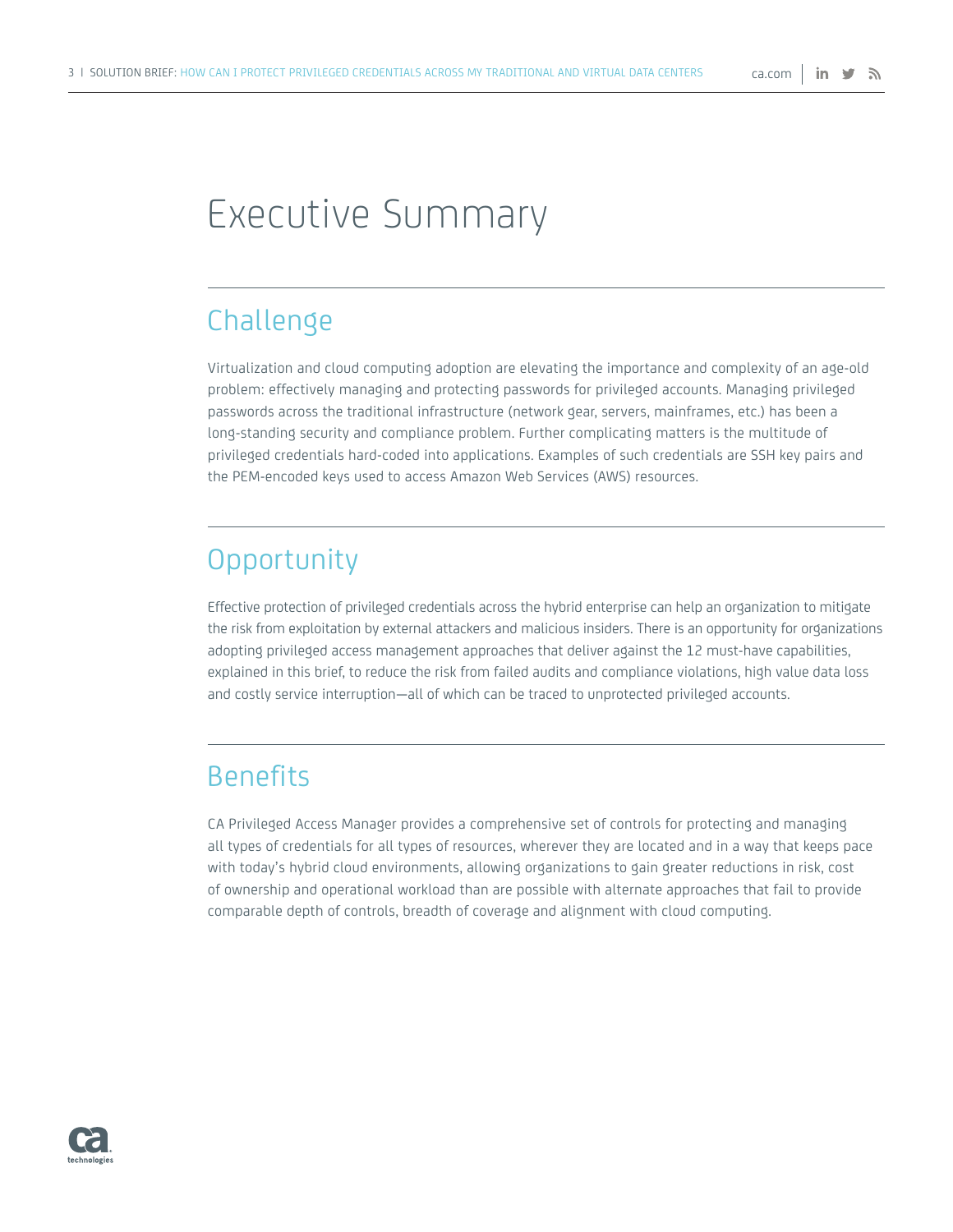### **Section 1:** Privileged Password Management Fundamentals

Privileged user passwords (hereafter, privileged passwords) are distinguished from ordinary end-user passwords in that they uniformly gate access to an organization's most sensitive resources—namely, the administrative accounts (e.g. admin, root, SYS and sa) and associated capabilities used to configure and control an organization's IT infrastructure. Given the risk involved, it's fairly obvious that managing and protecting such credentials is important—a point, by the way, that is validated by the numerous sets of associated requirements codified in commonly invoked security standards and regulations, such as NIST Special Publication 800-53 and the Payment Card Industry Data Security Standard (PCI-DSS).

Regulatory requirements aside, privileged password management is not only a good practice from a risk management perspective, it's also essential to overcoming the litany of insecure practices common in today's organizations. Weak, stale or exposed passwords (e.g., because they are kept on a post-it note or in a spreadsheet), having too many passwords, password sharing, having no clear attribution for shared accounts, having no option for strong authentication and having no option for centralized revocation are just a handful of the issues we routinely encounter.

2015 Verizon Data Breach Investigations Report, 95 percent of breaches could be traced to stolen credentials, while another 10 percent were the result of credential misuse by trusted insiders  $1$  The real problem though is the potential for any of these conditions to lead to successful spear phishing, targeted attacks and ultimately data theft—not to mention compliance violations. Need proof? According to the 2015 Verizon Data Breach Investigations Report, 95 percent of breaches could be traced to stolen credentials, while another 10 percent were the result of credential misuse by trusted insiders.<sup>1</sup> Findings such as these make it abundantly clear why today's organizations need to take advantage of an enterprise-class solution, like CA Privileged Access Manager, for privileged credential management, protection and access control.

#### The Hybrid Cloud Impact

The traditional issues cataloged above are only the tip of the iceberg. Given the compelling cost, adaptability and responsiveness advantages of hybrid cloud configurations—where IT services and applications utilize both traditional and virtualized infrastructure spanning both enterprise and cloud datacenters—widespread adoption is inevitable. Along with all their benefits, however, hybrid clouds also introduce several new challenges for privileged password management, including:

- Greater volume/scale—as operational demands and the ease of deploying virtual machines result in more entities requiring privileged access (and, therefore, privileged passwords)
- Greater scope—as the concentrated power of virtualization and cloud management consoles add a new type of privileged resource/account into the mix
- Greater dynamism—as new servers/systems can be added on-demand, not to mention in bulk (e.g., 10, 20 or more at a time)
- The potential for creating islands of identity—as each different cloud service has its own identity store and infrastructure<sup>2</sup>

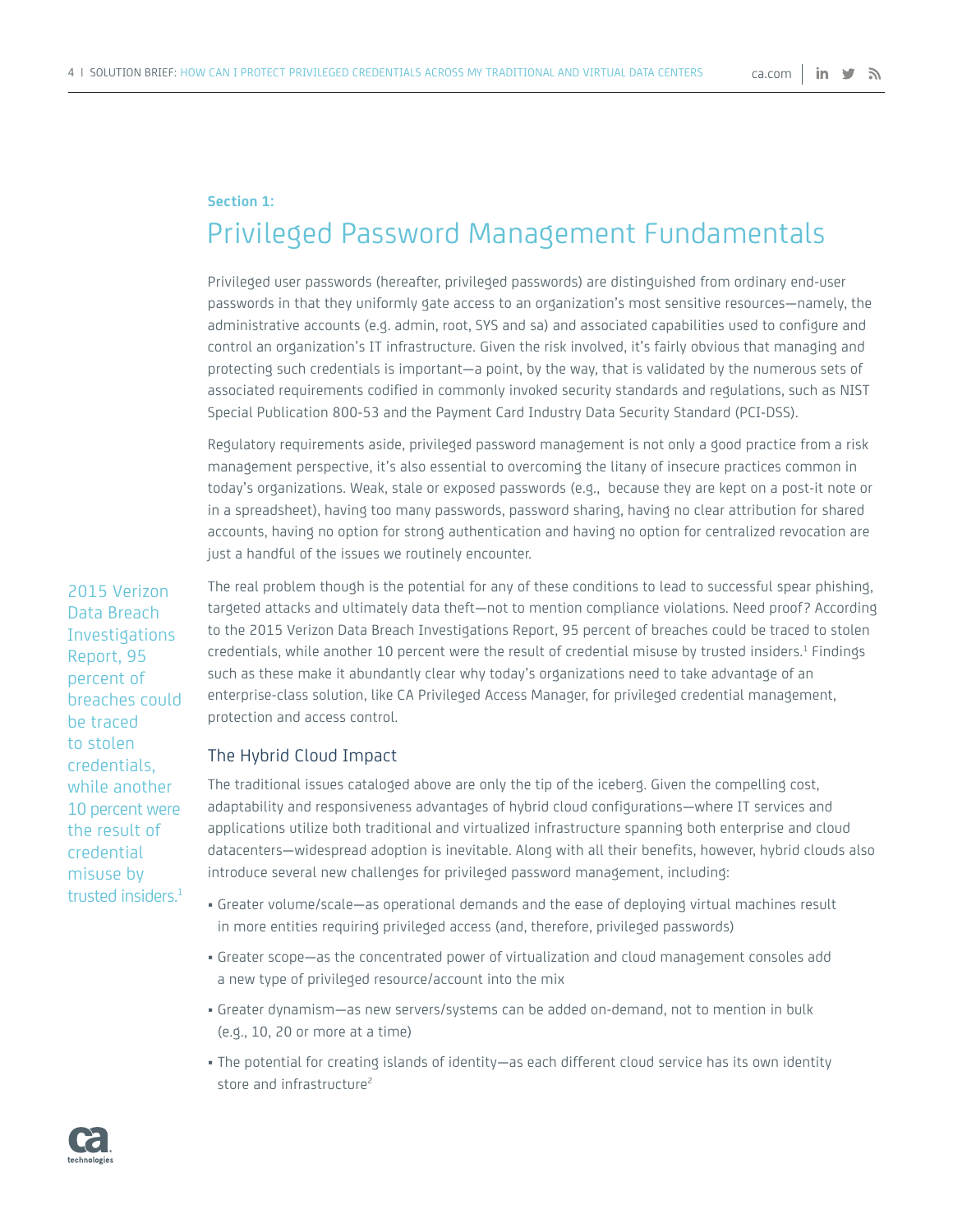Beyond the challenges presented by the hybrid cloud, IT security managers also need to keep two other aspects of the privileged password management problem in mind when evaluating potential solutions. First, they need to account for the machine-to-machine or application-to- application (A2A) scenario, where passwords used by one system or application for gaining access to another system or application are hard-coded in the accessing application or made available to it in a plain-text configuration file. The second item to consider is the often-overlooked issue that most organizations may also have thousands of keys (e.g., for SSH implementations) that, although they are not traditional, phrase-oriented passwords, still operate as authentication credentials to privileged accounts and, therefore, still require management and protection to reduce associated risks.

The net result is that, in the hybrid cloud era, privileged password management is now more important and complex than ever before.

#### **Section 2:**

## The Privileged Access Management Solution From CA Technologies

CA Privileged Access Manager is a comprehensive solution for privileged access management. As such, in addition to being able to control access and monitor and record the activities of privileged users across hybrid cloud environments, CA Privileged Access Manager also incorporates capabilities required of a next-generation solution for privileged password management. In fact, it's important for IT security teams to recognize that, although managing and protecting passwords is valuable in its own right, it's also the means to a greater end. In particular it's the initial (or complementary) step in the broader and equally important process of actually controlling and managing access to high-risk resources. If the distinction here seems subtle, it's largely because, in practice, functional implementations of authentication mechanisms (i.e., passwords) and access control rarely involve one without the other, and thus, they are often lumped together in our minds.

In any event, the design objectives for the privileged password management capabilities included within CA Privileged Access Manager are the same as those applied across the remainder of the solution. Specifically, our goal is to deliver a solution that not only provides a comprehensive set of controls and capabilities for a comprehensive set of targets and use cases but that also does so in a manner consistent with cloud-era delivery options, practices and architectures.

#### Comprehensive Controls

When it comes to evaluating privileged password management solutions, we recommend looking first at whether the solution incorporates a comprehensive set of controls for helping the security team overcome the risks posed by traditional approaches to creating, managing and using sensitive administrative credentials. Specific areas to examine include discovery, vaulting, policy enforcement, retrieval and the ability to support seamless evolution to a full-featured privileged access management implementation.

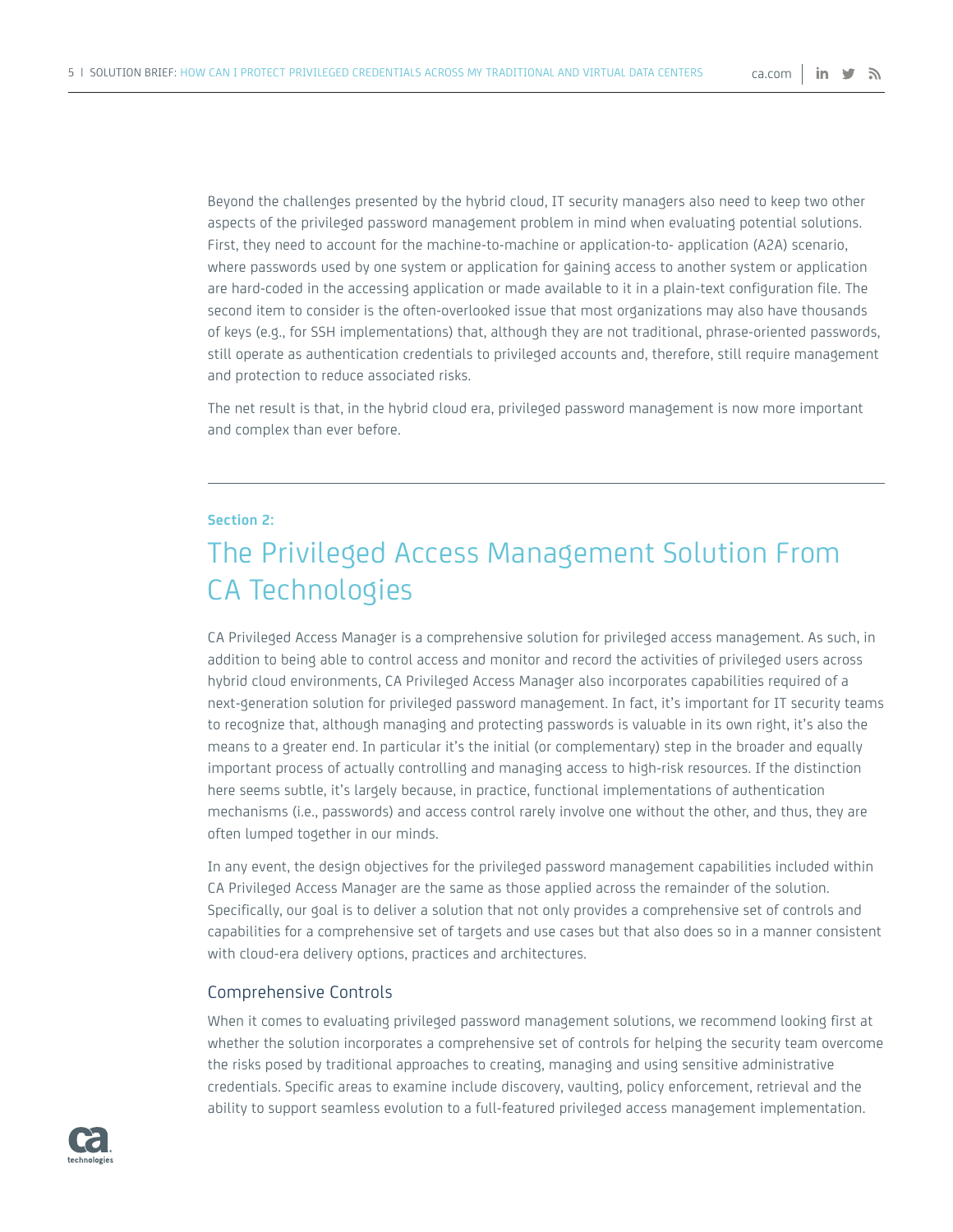#### **Section 3:**

## Top 12 Must-Have Capabilities for Privileged Access Management

#### #1. Automated/Facilitated Discovery

Without a means for automated or facilitated discovery, the process of bringing privileged passwords under management can be onerous—not to mention fraught with errors or omissions that leave an organization's computing environment vulnerable to today's sophisticated attacks. For this reason, CA Privileged Access Manager includes a variety of methods for discovering devices, systems, applications, services and accounts, including leveraging well-known port associations, directory information, management consoles and APIs. E.g., CA Privileged Access Manager leverages available APIs for supported virtualization and cloud management solutions to alert administrators when new virtual machines are created. In addition, the solution makes it easy to bulk-import system lists from text files, as well as to make ad-hoc entries through the management console. Finally, it's also important to understand that it is "by design" that we have chosen to avoid more disruptive (and potentially riskier) discovery techniques requiring target-based agents that hook or shim the local TCP stack.

#### #2. Secure Storage/Vaulting

An encrypted vault provides a centralized point of control and is the key to eliminating insecure storage methods (like spreadsheets) that make it easy to share and compromise credentials. The CA Privileged Access Manager vault is credential safe, a FIPS 140-2 Level 1 compliant solution that leverages AES 256-bit encryption to securely store all types of credentials, not just passwords. Additional compelling features of the solution include:

- The option to take advantage of integrated hardware security modules (HSM), such as that from SafeNet and Thales, to field a FIPS 140-2 Level 2 or Level 3 implementation is included. This is particularly important for high-profile, risk adverse clients and use cases, such as those involved with financial and banking systems where it is desired to store the keys used to encrypt credentials separately from the encrypted credentials. Multiple deployment options are supported, including CA Privileged Access Manager hardware appliances with onboard PCI cards, CA Privileged Access Manager virtual appliances making calls to network-attached HSM appliances and CA Privileged Access Manager appliances of either type making calls to an AWS "HSM-as-a-service" offering.
- Proven, white-box cryptographic routines protect encryption keys while they are in use (i.e. in memory) on a system. This approach is designed to prevent hackers from grabbing/piecing together keys by monitoring standard cryptographic APIs and memory and overcoming inferior alternatives based on key chunking or simple obfuscation. The inclusion of this technology is particularly important for A2A use cases where the accessing system must also "vault" credentials and there is greater potential for the system to become compromised (e.g., due to it being in a relatively exposed location).

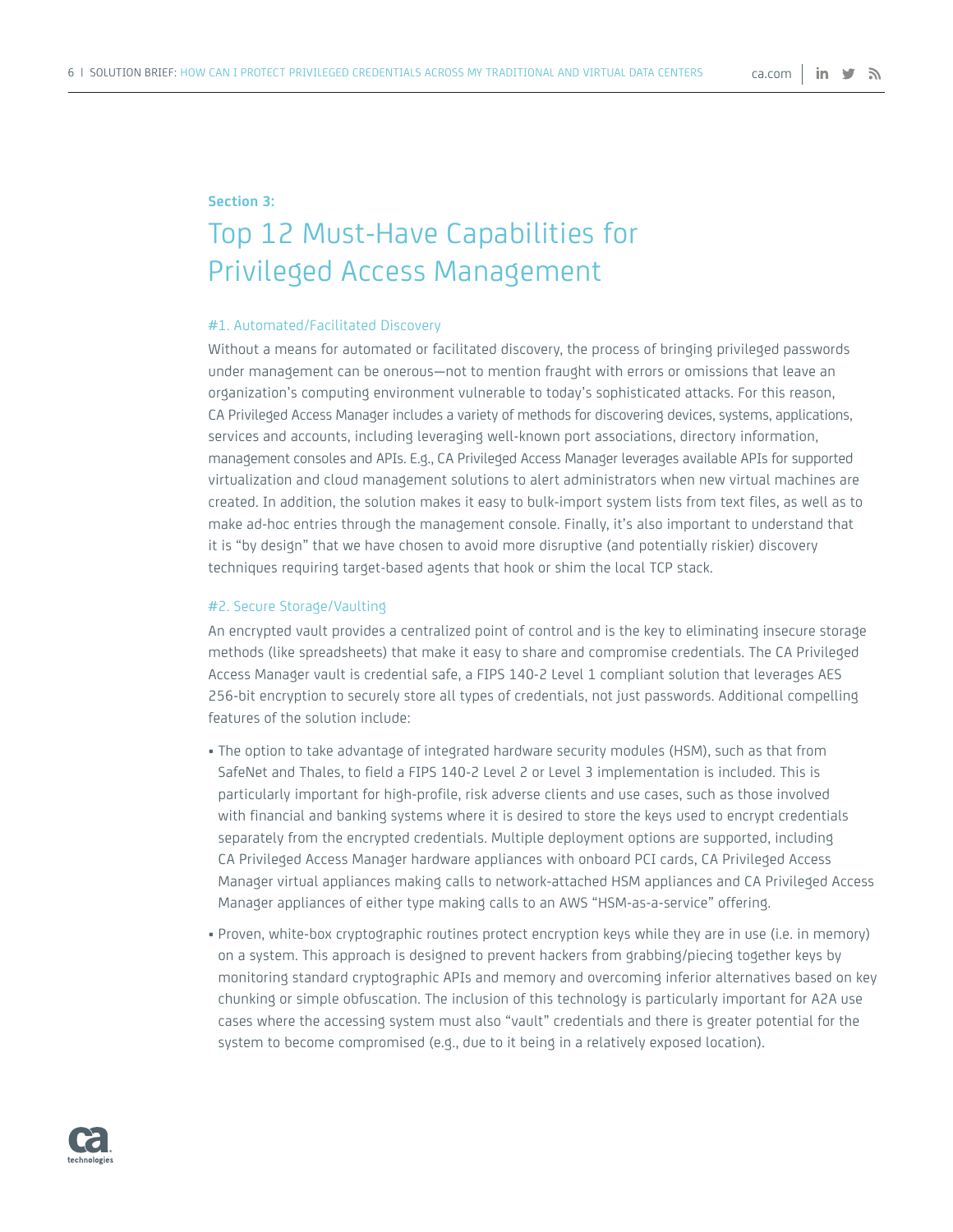#### #3. Automated Policy Enforcement

CA Privileged Access Manager automates the creation, use and change of passwords thereby eliminating the tendency to reuse passwords or rely on passwords that are weak (and easy to remember). With CA Privileged Access Manager, flexible policies can be set to enforce password complexity, implement change requirements such as rotating passwords based on time (e.g., daily or weekly) or in response to a specific event (e.g., after each use) and govern use (e.g., allowing access only during specified time windows or requiring dual/multiple authorizations for password access). Because these policies can be applied in a hierarchical manner and to groups of target resources, not only can different requirements and capabilities be accommodated for different targets, but their enforcement also effectively becomes dynamic as any resource added to a group automatically inherits the policies for that group. Behind the scenes, CA Privileged Access Manager also interacts directly with affected target resources to provide that all credentials remain synchronized (i.e., when they are changed at one end, they are also changed at the other).

#### #4. Secure Retrieval and Presentation/Use

Putting privileged credentials into a vault is pointless if they can't also be securely retrieved and used. The first step in this process is accurate authentication of whomever, or whatever in the case of applications and scripts, is looking to access/use a credential. In this regard, CA Privileged Access Manager fully leverages your existing identity infrastructure, with integration to Active Directory and LDAP-compliant directories, as well as authentication systems like RADIUS. Support is also included for:

- Two-factor tokens (e.g., via CA Advanced Authentication or others like from RSA and SafeNet)
- X.509/PKI certificates
- Personal Identity Verification and Common Access Cards (PIV/CAC) necessary for federal sector compliance with HSPD-12 and OMB-11-11 mandates
- SAML
- Composite multi-factor techniques (e.g., combining passwords with RSA tokens)

In the preferred mode of operations, CA Privileged Access Manager subsequently presents the requested credential to the target system on behalf of the accessing entity (e.g., user or application). This approach conveys several additional security benefits. First, in contrast to simple check-in/check-out solutions, credentials are never seen by or distributed to the accessing entity. This greatly reduces their potential for exposure. In addition, because authentication to the target system is completely automated and users never need to handle/ remember their passwords, policies can be implemented to dramatically increase password complexity. Because all access to targets occurs via CA Privileged Access Manager, the solution can also provide full attribution of privileged user activities, even for shared admin accounts.

For the sake of completeness, it's also worth noting that all network communications between accessing entities, CA Privileged Access Manager and managed targets are SSL encrypted. In addition, CA Privileged Access Manager supports an alternate mode of operation whereby accessing entities can directly retrieve and submit required credentials to target systems on their own.

#### #5. Seamless Transition to Full Privileged Access Management

CA Privileged Access Manager provides organizations originally focused solely on password management with everything they need to transition to a full-featured privileged access management implementation

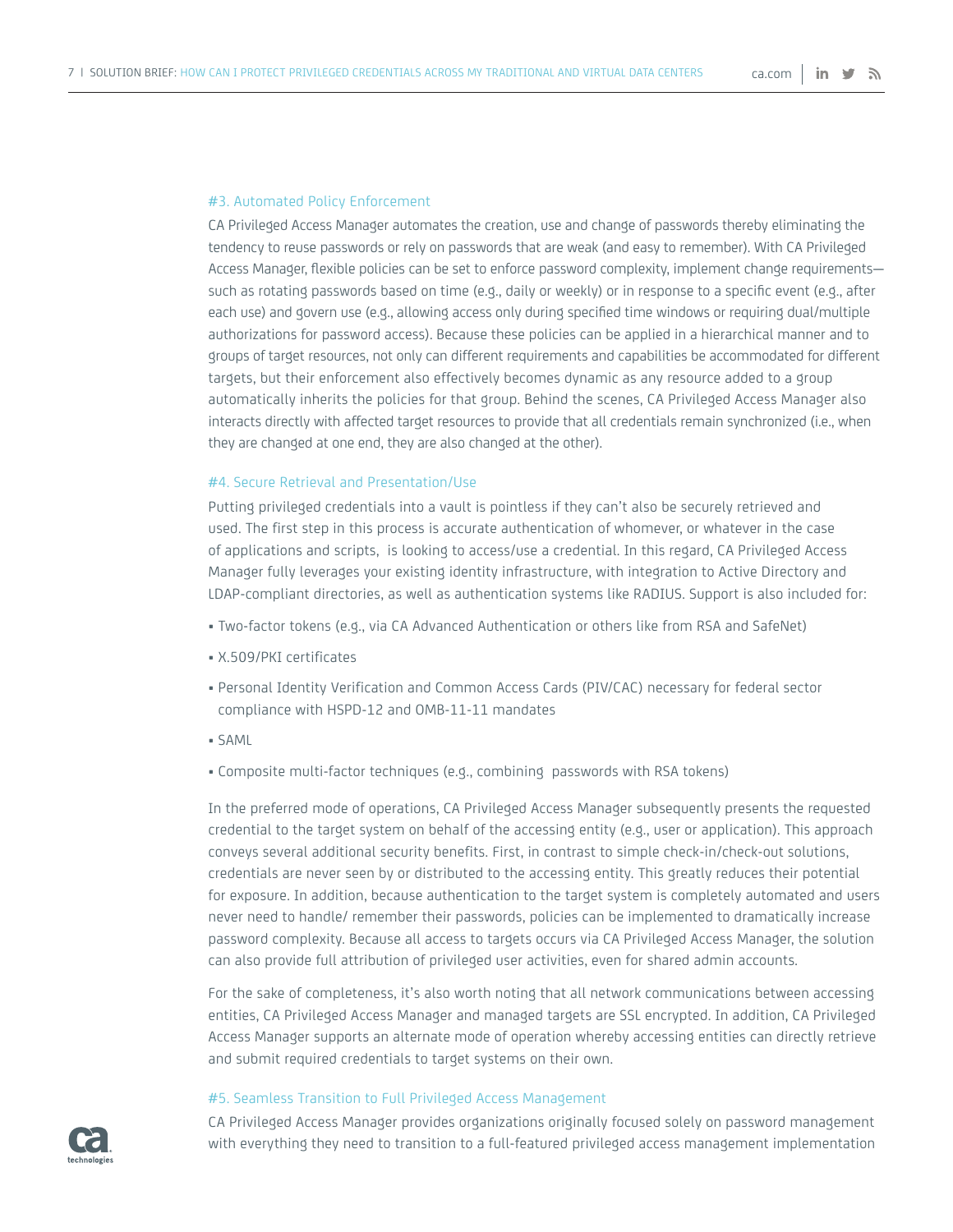if and when they realize the need to do so. Some of the more notable capabilities at the IT security department's disposal when it's ready to take advantage of them include:

- Granular role-based access control and associated workflows (e.g., for requesting/authorizing additional permissions)
- Automated connection/session establishment with target resources (with support for RDP, SSH, Web and several other access modes/options)
- Real-time monitoring of privileged user sessions, along with policy-based enforcement of allowed/ denied activities (e.g., which commands a specific user can employ)
- Logging, including syslog-based SIEM integration
- Full session recording with DVR-like playback for "jumping" directly to events of interest
- Leapfrog prevention that keeps users from circumventing their permissions by leveraging accessible targets to gain access to other, unauthorized targets

Furthermore, implementing these additional capabilities couldn't be easier. CA Privileged Access Manager delivers all of its privileged password management and access control functionality as one, tightly integrated solution. CA Privileged Access Manager also provides unified policy management across the entire solution, an approach that further simplifies implementation and administration.

#### Comprehensive Coverage

The second high-level area to evaluate when selecting a solution for privileged password management is the scope of coverage that it provides. In other words, for the comprehensive set of controls identified above, what types of accessing entities, credentials and target systems does the solution actually support?

#### #6. Comprehensive Coverage for Traditional Targets

CA Privileged Access Manager includes a wide array of target system connectors providing out-of-the-box integration for all types of IT infrastructure, network devices, systems and applications, including:

- Windows® Domain, Local Administrator and Service Accounts
- Popular Linux® and UNIX® distributions
- AS/400
- Cisco and Juniper networking devices
- Telnet/SSH-based systems
- SAP
- Remedy
- ODBC/JDBC databases
- Systems and applications servers



An extensible solution, CA Privileged Access Manager also provides flexible customization capabilities so that organizations can more easily extend support to proprietary and internally developed systems.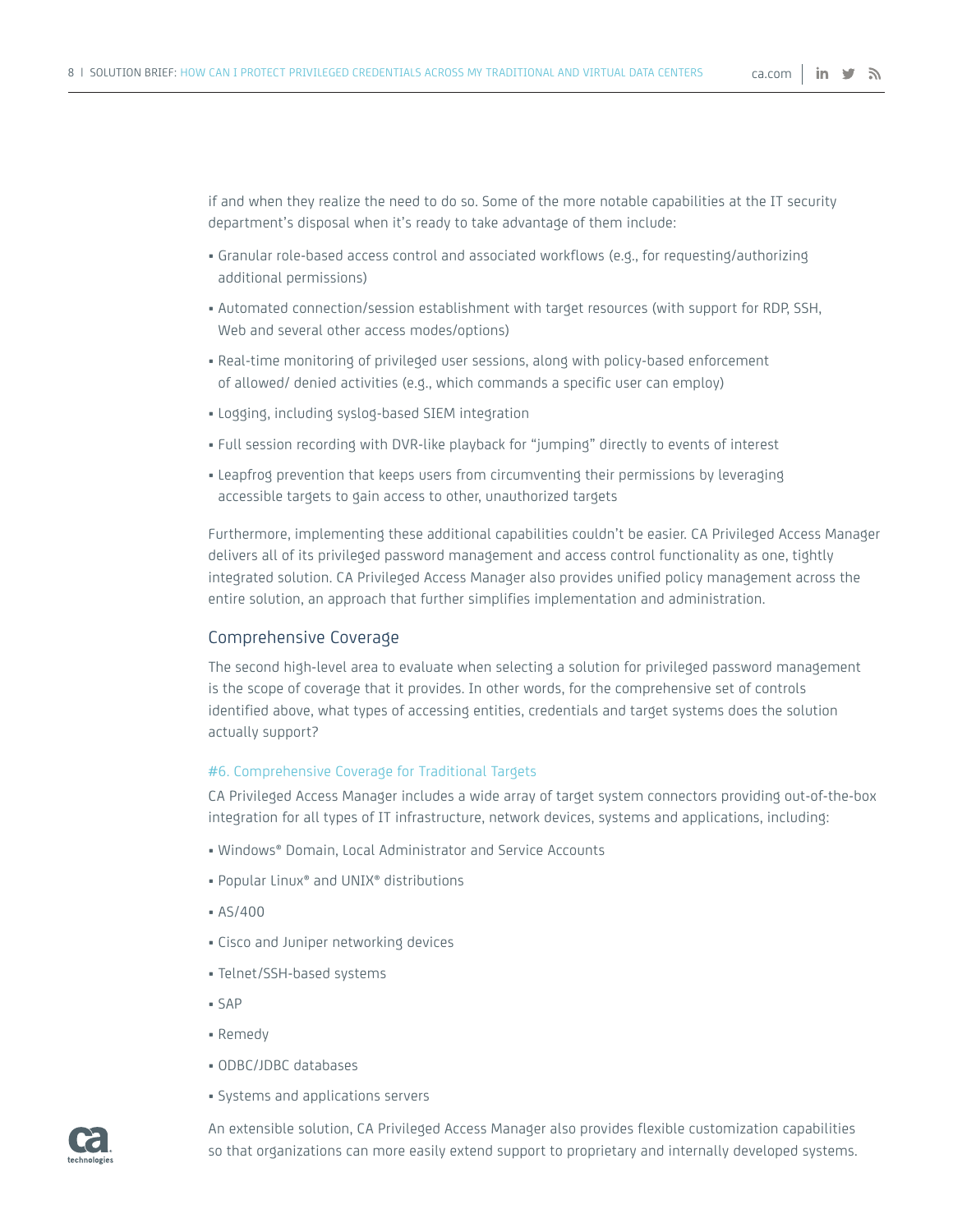#### #7. Support for Virtualization and Cloud Management Consoles

CA Privileged Access Manager's out-of-the-box coverage for managing and protecting credentials is not limited to traditional targets; it also extends to popular virtualization and cloud solutions, including VMware vSphere, VMware NSX, Amazon Web Services and Microsoft® Online Services. Moreover, the capabilities that apply for these solutions are not limited to the individual instances of associated virtual machines, applications or services. Coverage extends also to the corresponding management consoles, which due to the power they command, must be recognized as privileged resources in their own right.

#### #8. Support for Machine to Machine Authentication

As alluded to earlier, humans are not the only users of privileged credentials. For most organizations, numerous applications and systems are also enabled to access sensitive resources, such as other applications or databases. This is typically accomplished by embedding associated credentials into the accessing application's code or making it available at run-time via a configuration file—neither of which is a particularly secure or manageable option. CA Privileged Access Manager provides coverage for these A2A use cases by enabling developers to inject a lightweight CA Privileged Access Manager client into their applications. This approach provides "privileged applications" with everything they need to register with CA Privileged Access Manager, dynamically retrieve required passwords and subsequently protect them while in memory on the local system. In addition, multiple mechanisms are available to authenticate the privileged applications and verify their integrity prior to CA Privileged Access Manager releasing requested credentials.

By leveraging CA Privileged Access Manager for A2A scenarios organizations can more effectively eliminate exposed/insecure A2A credentials by vaulting them centrally, automate A2A credential management and policy enforcement and simplify related auditing and compliance activities.

#### #9. Support for Key Management

In addition to supporting cryptographic operations, many types of keys also serve as tokens to confirm identity. Although such keys are not passwords in the traditional sense, they still operate like passwords and are still subject to similar threats, risks and challenges, such as copying, sharing, unintended exposure and unaudited backdoors. Because such keys are typically embedded or transparently used in solutions to shield users from their relative complexity, they're also more likely to be orphaned and/or proliferate over time. It makes sense, therefore, to apply many of the same controls used to manage and protect passwords to these alternate credentials as well. Indeed, recommended best practices for thwarting related threats include:

- Moving authorized keys to protected locations
- Rotating all keys regularly (to guarantee the eventual termination of access in the event of leaked keys)
- Enforcing source restrictions for authorized keys<sup>3</sup>
- Enforcing command restrictions for authorized keys

Accordingly, CA Privileged Access Manager has controls and other capabilities to account for alternate credential types, including SSH keys and the PEM-encoded keys used to access AWS resources and management consoles. In other words, with CA Privileged Access Manager such credentials can be: (1) vaulted, (2) rotated and controlled by configured policies and (3) retrieved and used in a manner that minimizes the potential for their theft or exposure.

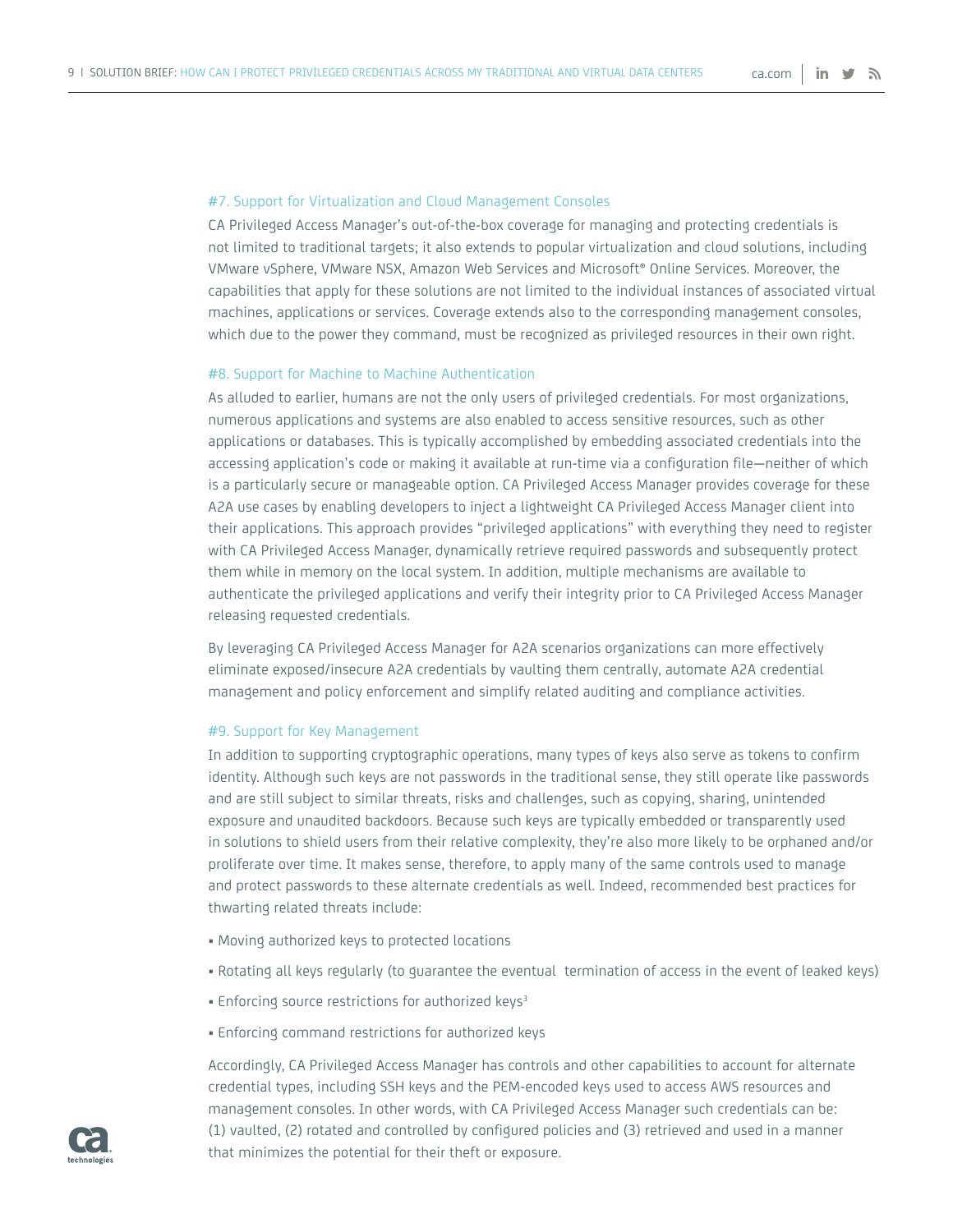#### Cloud-Era Delivery

In the hybrid cloud era, another major gating factor for the success of a privileged password management solution is how well it "fits in" not only physically but also in terms of aligning with cloud networking needs and capabilities.

#### #10. On-Premises, Virtual Machine and Cloud-Based Delivery Options

CA Privileged Access Manager supports three convenient deployment options that help organizations to keep pace with complex hybrid-cloud architectures:

- A hardened physical appliance—available in multiple models for traditional rack-mounting in the enterprise data center
- An Amazon Machine Instance (AMI)—pre-configured for deployment with the Amazon EC2 infrastructure
- An OVF-compliant virtual appliance—ready-made and pre-configured for deployment in VMware environments

Regardless of the deployment option(s) used, organizations obtain a solution that enables management of their entire hybrid cloud infrastructure.

#### #11. Cloud-Aligned Architecture and Approach

CA Privileged Access Manager is purposely architected to incorporate numerous features that make it a "good citizen" in hybrid cloud environments. Three examples include the following:

- Auto-Discovery and Protection—In hybrid cloud environments, operators can create (or retire) any number of systems with a single command. CA Privileged Access Manager accounts for this situation by leveraging applicable APIs to automatically discover virtualized and cloud resources and then provision (or de- provision) appropriate credential and access management policies.
- Avoiding Islands of Identity (i.e., Identity Federation)—One way that CA Privileged Access Manager eliminates separate islands of identity information is by fully leveraging whatever identity infrastructure an organization already has in place. Another way, specific to AWS implementations, is by supporting ephemeral users—an approach that keeps organizations from having to maintain separate identity information in the AWS Identity and Access Management sub-system.
- Enabling Automation—A comprehensive API allows programmatic access to and automation of all CA Privileged Access Manager functionality (e.g., by external management and orchestration systems).

#### #12. Cloud-Ready Scalability and Reliability

Privileged credential management is a critical element of an organization's IT infrastructure. This is doubly true when the implementation is extended to support A2A use cases, which operate in a fully automated manner. To this end, CA Privileged Access Manager includes native clustering and load distribution functionality capable of meeting the high availability and scalability requirements of the largest and most demanding environments. Compared to common alternatives, with CA Privileged Access Manager there is no need to invest in separate, external load balancers, no performance delays typical of active-passive approaches and no need to license additional "optional" features. If desired, and operationally acceptable from a latency perspective, CA Privileged Access Manager clusters can even be configured to enable redundancy across geographically dispersed data centers and cloud environments.